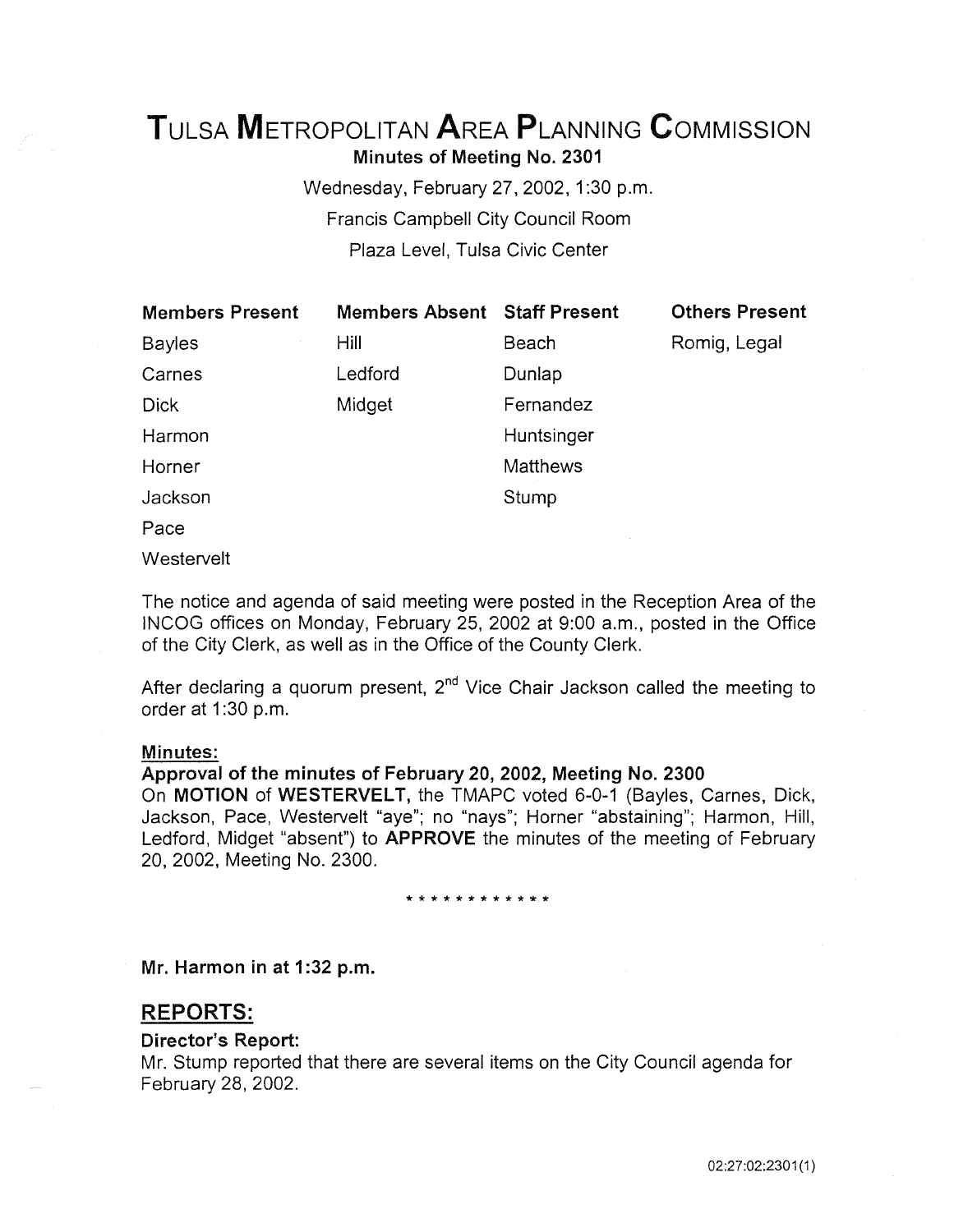# SUBDIVISIONS: ACCELERATED BUILDING PERMIT:

# Montereau in Warren Woods (PUD-641) (0383) (PD-18-B) (CD-7)

Location: North of East 71<sup>st</sup> Street, East of Granite Avenue, 56.6 Acres

# Staff Recommendation:

This request is for an accelerated release of a building permit for piers for a parking garage for the proposed Montereau project. Uses proposed for the project include a continuing care retirement community and an office park.

Review of this application must focus on the extraordinary or exceptional circumstances that serve as a basis for the request and must comply in all respects with the requirements of the approved preliminary plat per Section 2.5 of the updated Subdivision Regulations.

TMAPC approved the preliminary plat for Montereau in Warren Woods on April 18, 2001. The Technical Advisory Committee reviewed the request for an accelerated release of a building permit on February 21, 2002 and discussed features of the plat including street accesses and the new process for the accelerated release of a permit because this is the first request of its kind using the updated Subdivision Regulations.

The Technical Advisory Committee did not object to a specific building permit granted only for piers to be dug for a parking garage on this site. Staff can recommend APPROVAL of the request for authorization for an accelerated release of a building permit with the conditions that the permit be granted specifically for piers for a parking garage on the site, with no other permits being granted until the Final Plat is filed, and that the permit be in accordance with an approved site plan and the current Preliminary Plat.

Mr. Stump stated that this is a multi-building complex and the portion that the applicant would like to start on, if completed, would not be of any use to the applicant until other buildings are completed. There is still the hammer present to force the applicant to plat the subject property because there would not be building permits to complete all of the other buildings. This is a large project and there are exceptional circumstances, as well as there is complete safety in allowing this request because the applicant would prohibited from building the buildings that actually make use of the subject property unless it is platted in the future.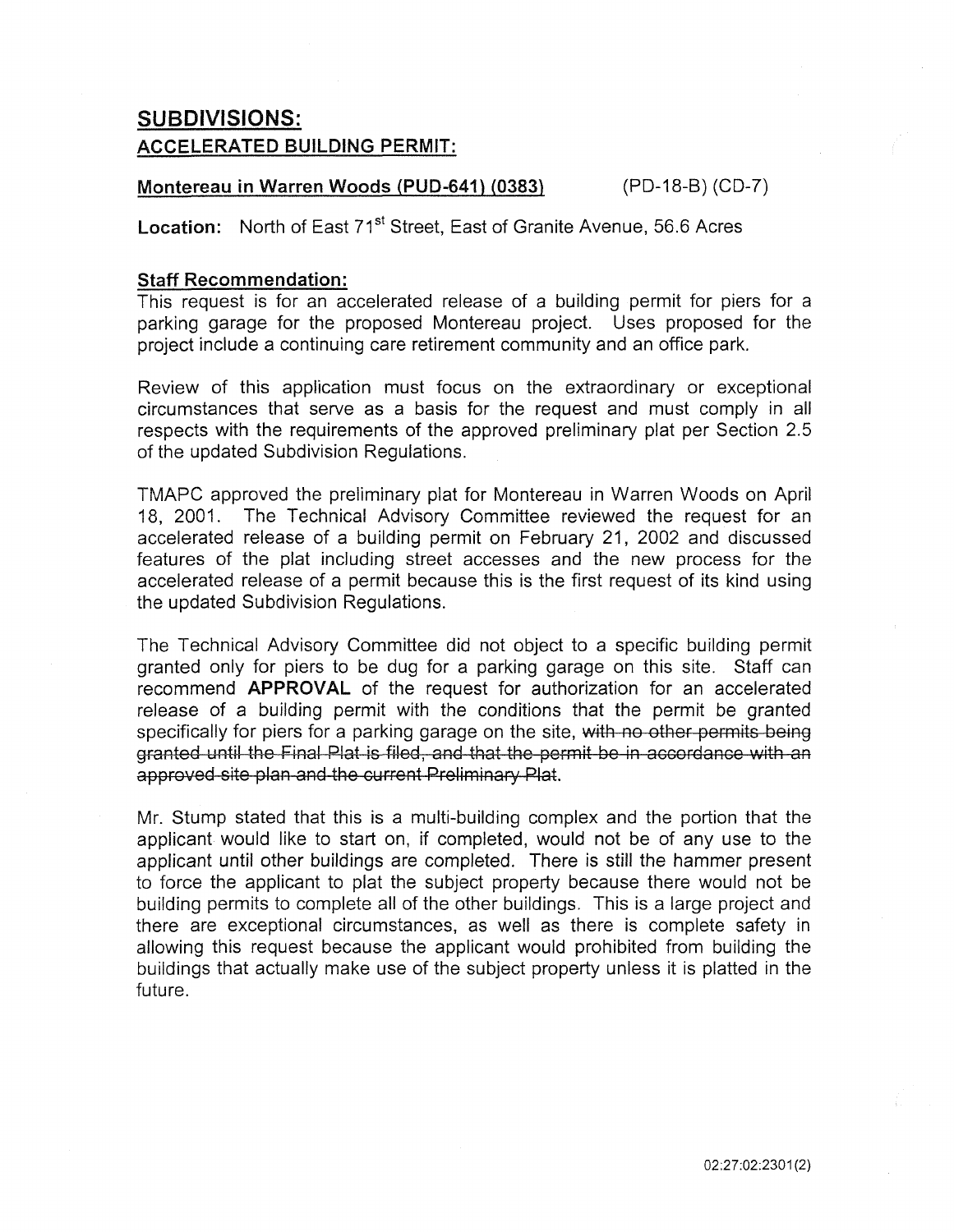# Applicant's Comments:

Roy Johnsen, 201 West 5<sup>th</sup> Street, Suite 501, Tulsa, Oklahoma 74103, representing William K. Warren Medical Research Center, Inc., stated that this is a large project with a budget of over a hundred million dollars. Mr. Johnsen cited the basis for granting an accelerated building permit. He indicated that the subject property would be platted in the near future.

Mr. Johnsen explained that when this application went before TAC he was only asking for an accelerated building permit for piers for the underground parking garage and that is what is being requested today. He commented that he would be going back to TAC with foundation permits on two other buildings. He stated that when one looks at the size of the project, there is still consistency with the concept that there is recourse to force the platting requirement. He further stated that there are numerous buildings that he would not be seeking permits on until the plat is actually completed. He indicated that the platting process is underway and hopes to have it completed in approximately 60 days.

Mr. Johnsen concluded that he would like to leave the request open to be able to come back with additional requests for accelerated releases if he can substantiate his case.

# TMAPC Comments:

Mr. Westervelt asked Mr. Johnsen if he was suggesting that the language be amended for the approval or by taking it back to TAC would it qualify for a second application. In response, Mr. Johnsen stated that it could be argued either way, but the staff recommendation states a condition that no other permits be granted until the final plat is filed. Mr. Johnsen stated that it would be better form to state, "This accelerated building permit being issued today is limited to the piers for the underground parking garage".

# There were no interested parties wishing to speak.

# TMAPC Action; 8 members present:

On MOTION of HARMON, TMAPC voted 8-0-0 (Bayles, Carnes, Dick, Harmon, Horner, Jackson, Pace, Westervelt "aye"; no "nays"; none "abstaining"; Hill, Ledford, Midget "absent") to APPROVE the request for authorization for an accelerated release of a building permit with the conditions that the permit be granted specifically for piers for a parking garage on the subject site only. (Words deleted by the TMAPC are shown as strikeout; words added or substituted by TMAPC are underlined.)

# Related item: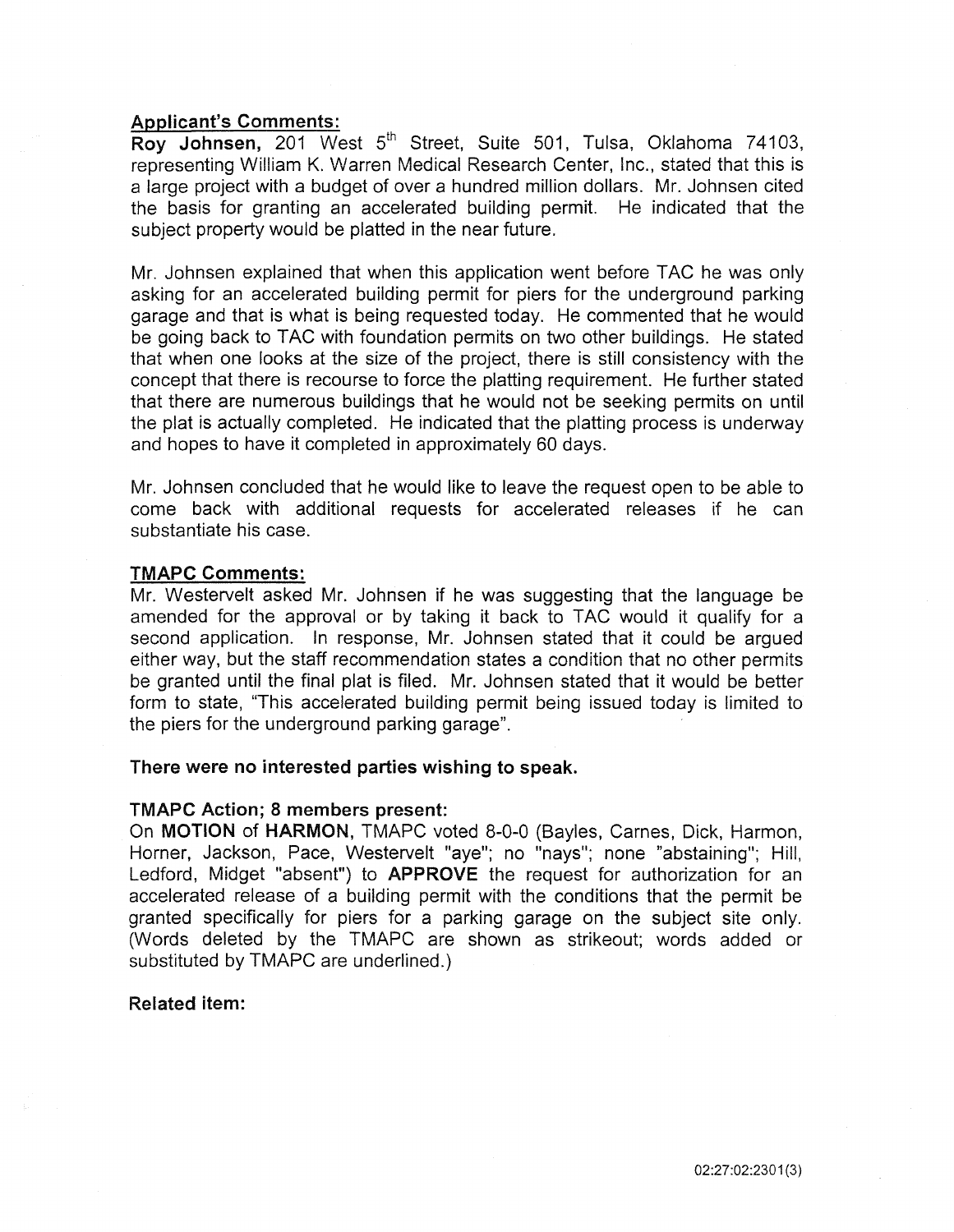# APPLICATION NO.: PUD-641

# DETAIL SITE PLAN

Applicant: Roy Johnsen

(PD-18) (CD-7)

Location: North of East 71<sup>st</sup> Street, East of Granite Avenue, 56.6 acres

# Staff Recommendation:

The applicant is requesting approval of a detail site plan for a new 49.74-acre retirement community, featuring 17 single-family cottages, 238 elderly housing apartment-style units, 22 assisted living units and a skilled care center with 60 beds. The proposed use is in conformance with the approved Planned Unit Development for the site.

The plans feature a main entry off of South Granite, said entry being at a right angle to South Granite in conformance with TAC preliminary plat approval. In addition to this entry is a secondary entrance from 71<sup>st</sup> Street South. All private roads are dimensioned at 26 feet in width, measured face-to-face of curb. No gates or other restrictions are planned at these entry points as so noted on the face of the Site Plan. Plans have been submitted to the Fire Marshal for final review and approval of emergency access and circulation capabilities.

Lighting treatment restricts lighting to the property, and per plan submitted, does not affect adjacent residential-zoned properties to the west and east. No outdoor trash receptacles are planned. In order to meet the parking requirement of two spaces per single-family dwelling unit, the garage for each of the 17 dwelling units is being considered as one space, and the driveway for the other.

# Applicant's Comments:

Roy Johnsen, 201 West 5<sup>th</sup> Street, Suite 501, Tulsa, Oklahoma 74103, stated that he met several months with the City to design a street section, which he believes is the equivalent of a normal City standard street, but there may be a question of whether it meets standards technically. He requested that the language permit "alternative section, if approved by the Department of Public Works" and reserve the right to file a minor amendment if necessary. He explained that this is not a typical single-family private street, but more like an apartment project. He commented that he would accept staff's recommendation with these two provisos. He stated that he believes that staff has agreed on emergency and secondary access (the secondary access to  $71<sup>st</sup>$ ) can be 24 feet in width, curb and gutter, City standards instead of 26 feet in width. He indicated that he would be filing a minor amendment to revisit security issues on the project and the section he would like to build on the roads. He commented that this is not an attempt to build substandard roads.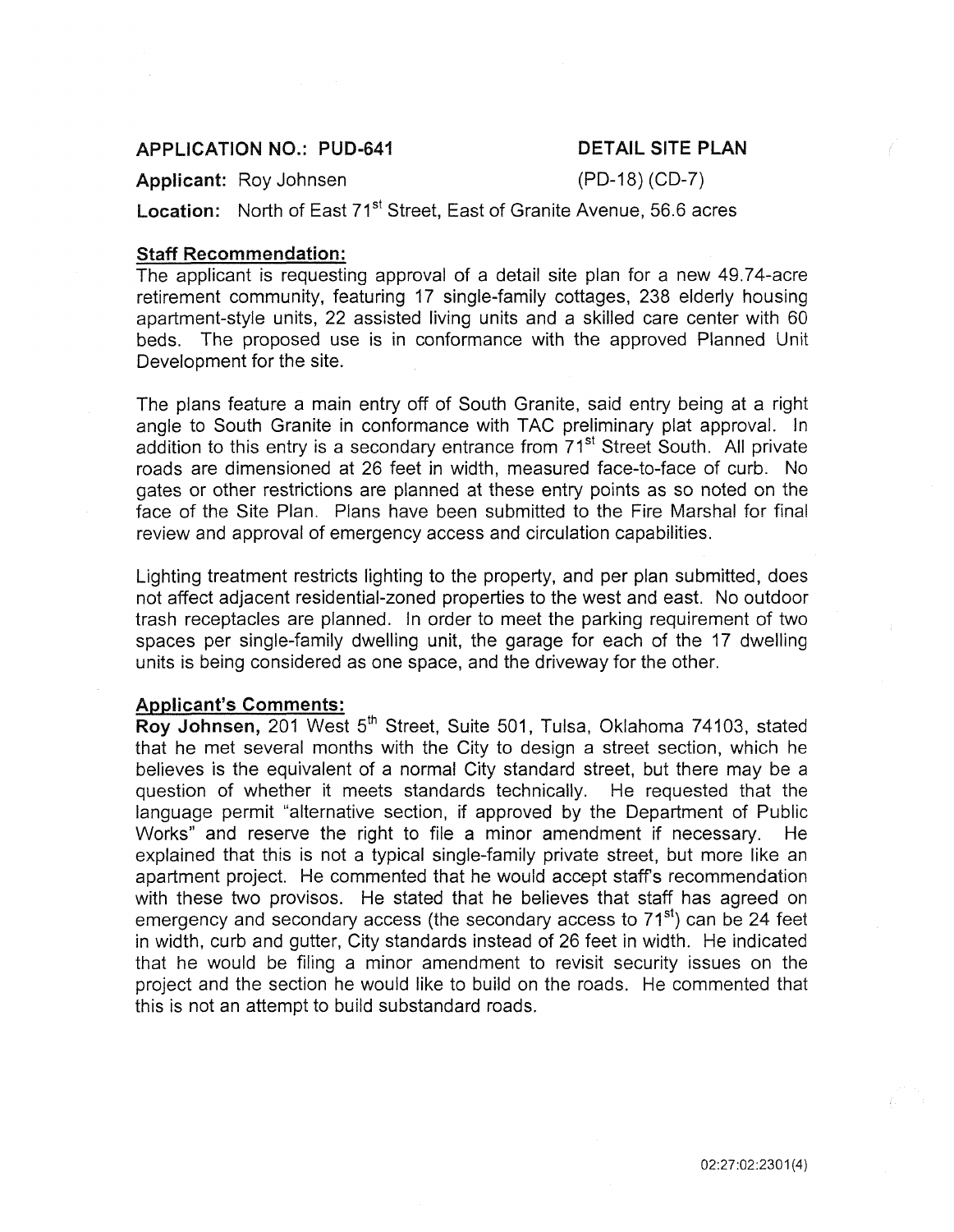# TMAPC Comments:

Mr. Westervelt asked Mr. Johnsen to describe the standard he is referring to. In response, Mr. Johnsen stated that it would have five inches of asphalt, 16" of base and then a compacted sub-base. He explained that this was designed in coordination with the City of Tulsa to permit heavy loads (heavy load 20). He stated that he believes that his section would be acceptable to the City, but if not, he would like to present that issue to the Planning Commission. He explained that the roads would be built late into the project and there would be an opportunity to fairly present it to the Planning Commission. Mr. Johnsen concluded that the interior roads would be 26 feet in width and the 24 feet in width only relates to a secondary access point.

# There were no interested parties wishing to speak.

# TMAPC Action; 8 members present:

On MOTION of CARNES, TMAPC voted 8-0-0 (Bayles, Carnes, Dick, Harmon, Horner, Jackson, Pace, Westervelt "aye"; no "nays"; none "abstaining"; Hill, Ledford, Midget "absent") to APPROVE the detail site plan for PUD-641 as recommended by staff, subject to an alternative roadway paving cross-section being permitted if approved by the Department of Public Works and applicant may return with a minor amendment if necessary and permitting the secondary access to be 24 feet in width, measured face to face of curb.

# \* \* \* \* \* \* \* \* \* \* \* \*

# PUBLIC HEARING FOR COMPREHENSIVE PLAN AMENDMENTS:

FY 2003 City of Tulsa Capital Improvement Project Requests to find in Conformance with the Comprehensive Plan.

Staff Recommendation:

# **SUMMARY**

# CITY OF TULSA CAPITAL IMPROVEMENT PROJECT (CIP) REQUESTS, FY 2003 February 15, 2002

Some 54 new capital improvement project (CIP) requests were submitted for INCOG/TMAPC staff review this year. By State statute, any request for major capital funding must be reviewed for conformance with the Comprehensive Plan and must be found in accord in order to receive funding. As a general rule, many of the requests submitted each year are not land-use related and so are beyond the scope of the Plan. That was the case this year as well, as some of the requests were for technology upgrades and improvements or replacements of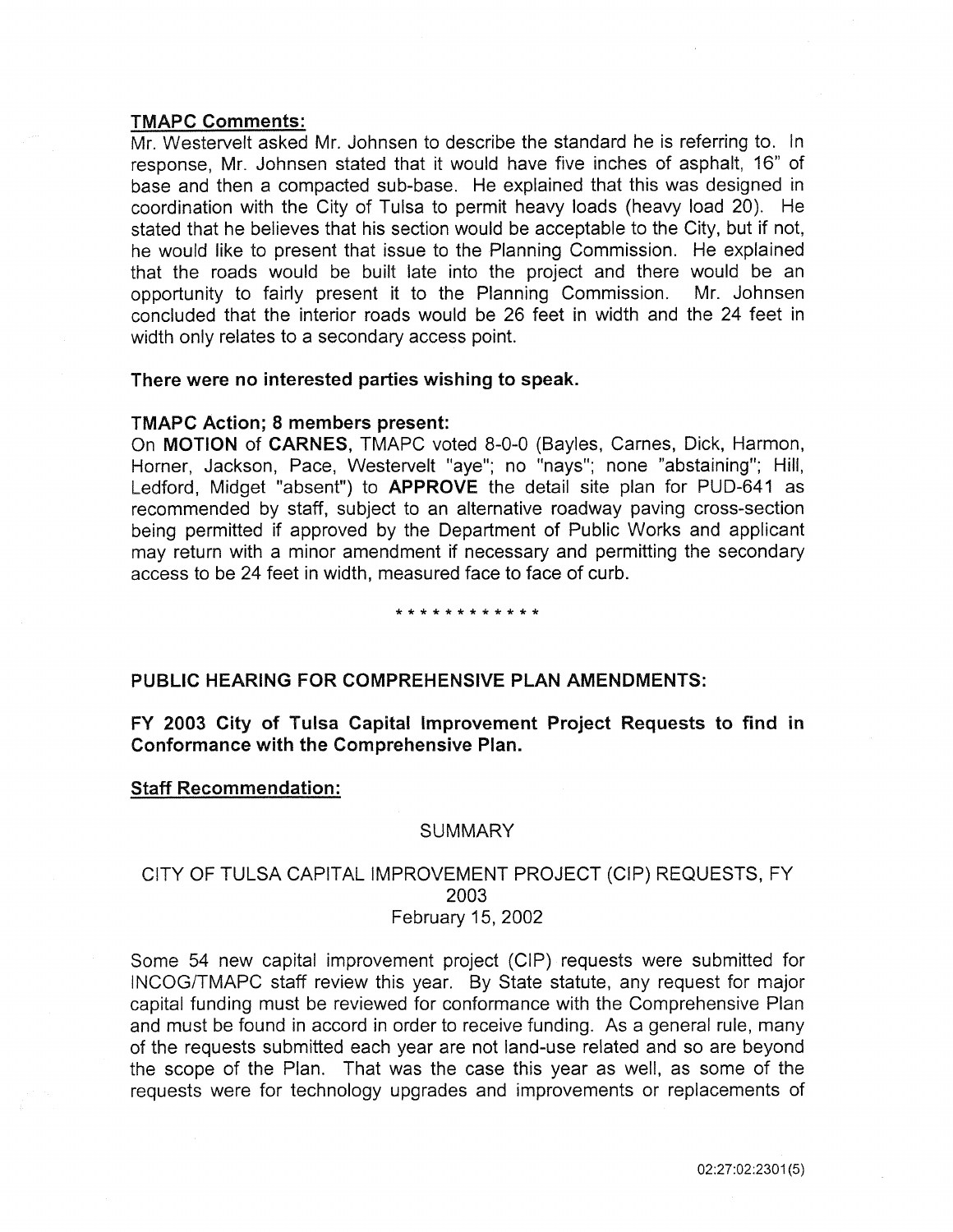existing facilities. Technology upgrades were requested for communications and computer systems. Replacements requested involved the convention center, the downtown bridge on Boulder, sidewalks and some Public Works facilities. Improvements to existing facilities involved Tulsa Transit equipment and the animal shelter.

Other capital requests included services (water line loop and Police radio enhancements) to serve the newly annexed area in Wagoner County and several requests resulting from the neighborhood pilot studies being done by the Urban Development Department. Involved in the Sixth Street Redevelopment requests were site acquisition for mixed-use development, drainage improvements and<br>street resurfacing. Brady Village requests included the Boulder bridge Brady Village requests included the Boulder bridge replacement, a bike trailhead and parking garages. Brookside requests involved intersection improvements and entryway markers. Several of the transportationrelated requests (see attached comments) resulted from these pilot studies as well.

Requests in the Charles Page area included sidewalks, bus shelters, landscaping and drainage control. Kendall-Whittier improvements included sidewalks, lighting, a continuation of the Lewis Avenue improvements, improvements to Admiral and three overpass improvements. Requests involving the Hope VI project area were for sewer lines.

The CIP requests included a number of requests for the Central Business District, in addition to the bridge and convention center improvements noted earlier. These involved continued downtown residential development and a new Police Department complex.

Staff has reviewed the CIP requests for FY 2003 and finds them in accord with the Comprehensive Plan. Staff therefore recommends that the TMAPC likewise find them in accord.

There were no interested parties wishing to speak.

# TMAPC Action; 8 members present:

On MOTION of WESTERVELT, TMAPC voted 8-0-0 (Bayles, Carnes, Dick, Harmon, Horner, Jackson, Pace, Westervelt "aye"; no "nays"; none "abstaining"; Hill, Ledford, Midget "absent") FINDING the FY 2003 City of Tulsa Capital Improvement Project (CIP) requests in accord with the Comprehensive Plan.

\* \* \* \* \* \* \* \* \* \* \* \*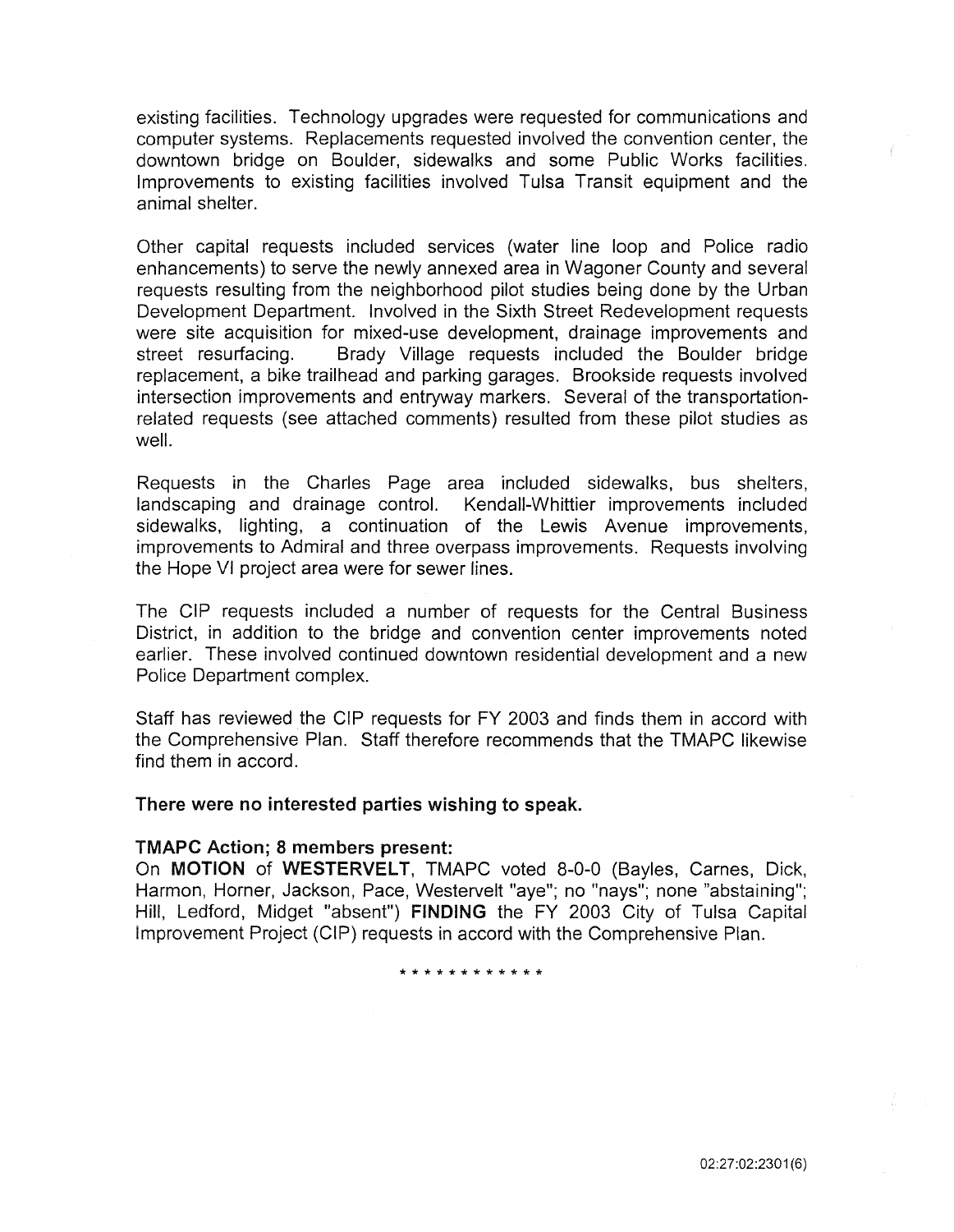# PUBLIC HEARING FOR TULSA COUNTY ZONING CODE TEXT **AMENDMENTS**

# Proposed Amendments to Tulsa County Zoning Code Text

# Staff Recommendation:

Ms. Fernandez stated that County Board of Adjustment Members (CBOA) initiated the proposed changes presented today. Staff reviewed cases over the last five years that indicated that 37% of the CBOA cases relate to variances for lot size or to allow more than one dwelling on a lot of record. The CBOA, at their January 15<sup>th</sup> meeting, agreed that the proposed amendments were in order.

# Tulsa County Zoning Code Proposed Amendments

# (Words deleted are shown as strikeout; words added or substituted are underlined.)

# SECTION 208. ONE SINGLE-FAMILY DWELLING PER LOT OF RECORD

Not more than one single-family dwelling or mobile home may be constructed or otherwise placed on a lot, except in the case of a lot which is within an approved Planned Unit Development,  $\Theta$  in an RMH district, or in an AG district, with the exception in the AG district that there be no more than two dwellings per lot.

# SECTION 310. PRINCIPAL USES PERMITTED IN THE AGRICULTURE DISTRICTS

The principal uses permitted in the Agriculture District and Agriculture-Residential District are designated by use units. The use units are groupings of individual uses and are fully described, including their respective off-street parking, loading, screening requirements and other use conditions in Chapter 12. The use units permitted in the Agriculture District and Agriculture- Residential District are set forth in Table 1.

# Table 1

# Use Units Permitted in the Agriculture Districts\*

| <b>Use Units</b> |                      | <b>Districts</b>       |        |  |
|------------------|----------------------|------------------------|--------|--|
| N <sub>0</sub>   | Name                 | AG                     | $AG-R$ |  |
| 9.               | Mobile Home Dwelling | <b>X****** D******</b> |        |  |

 $*X=$  Use by Right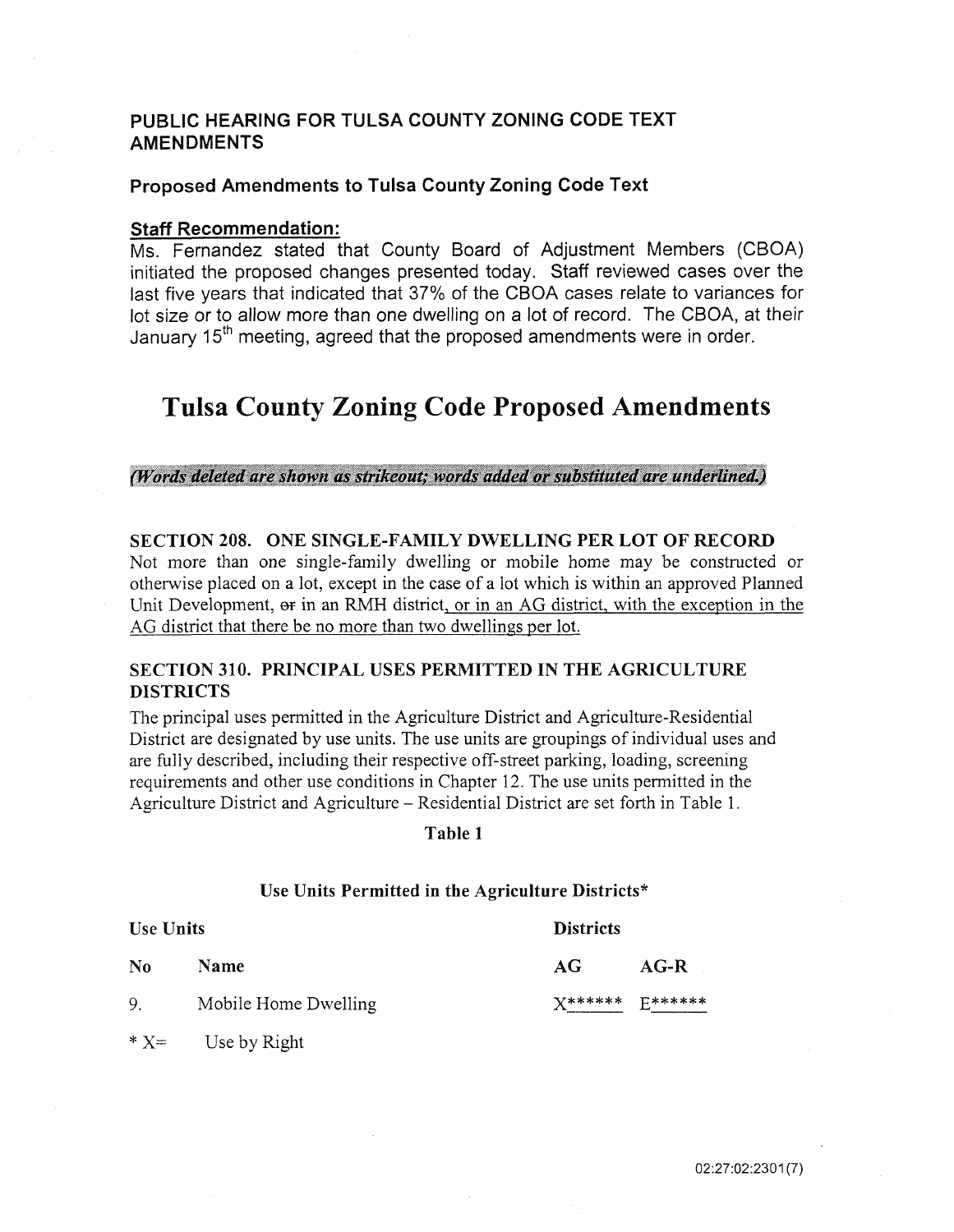#### $E=$ Special Exception

#### \*\*\*\*\*\* Temporary Mobile Home:

The placement of a single-wide manufactured home on an AG or AG-R zoned lot is permitted on a temporary basis while a single-family dwelling is being constructed on the same lot, subject to the following conditions:

- 1. A mobile home for temporary dwelling purposes shall be allowed only if and where a permanent dwelling is being constructed upon the premises.
- 2. In no case shall both the mobile home and the dwelling under construction be occupied.
- 3. If the lot is nonconforming as to lot area or width, it shall have a lot area of no less than one acre nor a lot width of less than 100'.
- 4. The mobile home installation shall meet all Department of Environmental Quality regulations.
- 5. The location of the mobile home shall conform to all required yards, height and off-street parking requirements of the district in which located.
- 6. The temporary, single-wide manufactured home shall be allowed on the property for a maximum of two years from the date of the issuance of the permit for the single-family dwelling being constructed on the same lot or until construction of the singlefamily dwelling is complete, whichever occurs first.

# SECTION 320. ACCESSORY USES IN AGRICULTURE DISTRICTS

# 320.1 Accessory Uses Permitted

Accessory uses customarily incident to a principal use permitted in an Agriculture District and Agriculture- Residential District are permitted in such districts; however, the keeping of wild or exotic animals as defined in Chapter 18 of this Code is not a permitted accessory use.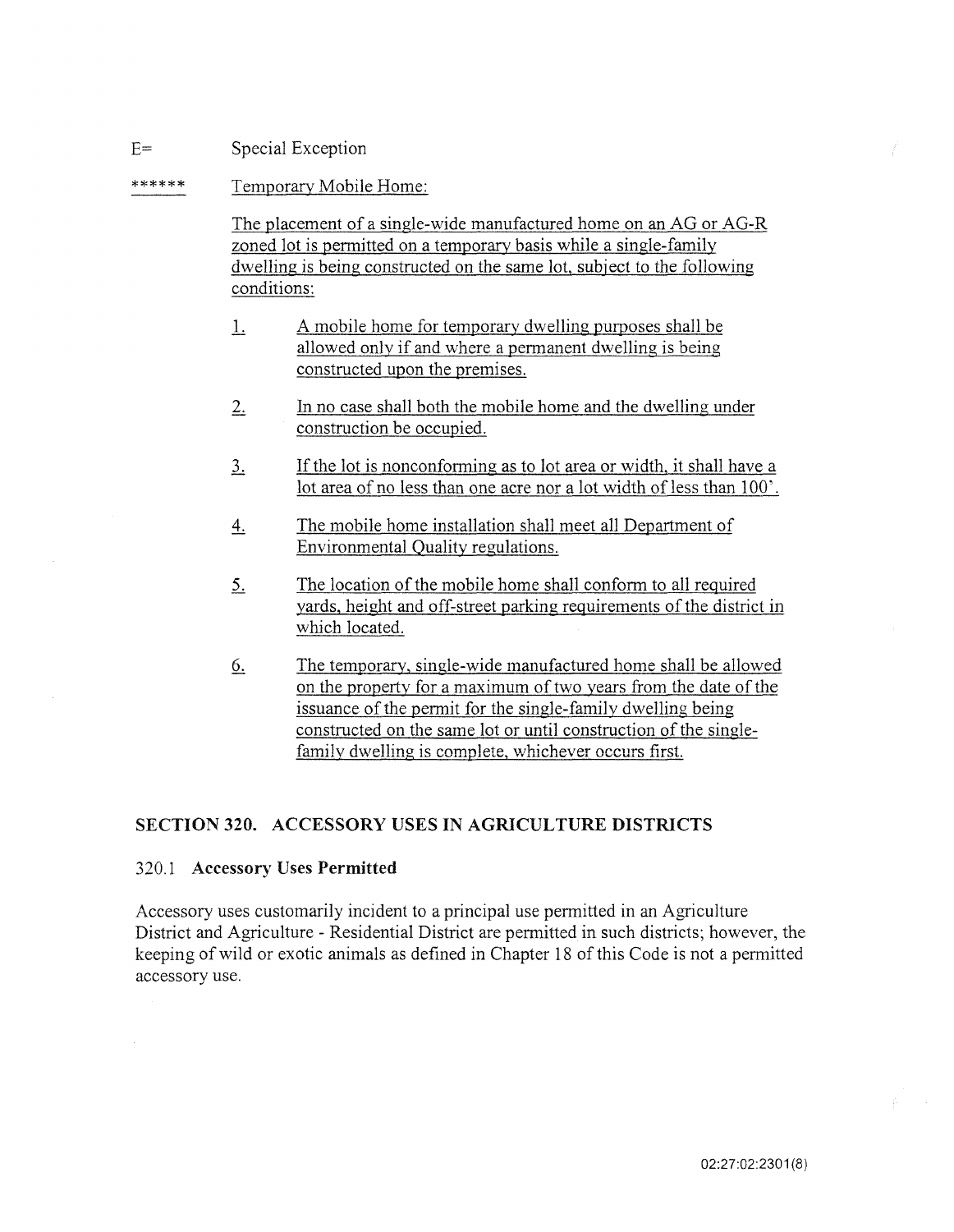In addition, the uses setforth in Table 2 are permitted as accessory uses.

# Table 2

# Accessory Uses Permitted In the Agriculture Districts

# Uses Districts

6. Family Day Care Home **AG**\*  $AG-R*$ \*Must meet requirements in Chapter 420.2.0.

# SECTION 330. BULK AND AREA REQUIREMENTS IN THE AGRICULTURE DISTRICTS

# Table 3

# Bulk and Area Requirements in the Agriculture Districts\*\*\*\*\*\*\*

# **Districts**

|                                          | AG              | $AG-R$   |
|------------------------------------------|-----------------|----------|
| LOT WIDTH (Min. Ft.)                     | 200 150 150     |          |
| LOT AREA (Min. Acres)                    | $\overline{2}$  | $\sim$ 1 |
| LAND AREA PER DWELLING UNIT (Min. Acres) | $2.2 - 2.1$ 1.1 |          |

FRONT YARD AND ANY YARD ABUTTING A PUBLIC **STREET** 

Measured from Centerline of abutting street, add to the distance designated in the column to the right, 1/2 of right-of-way designated on the Major Street Plan, or 25 feet if not designated on the Major Street Plan (Min. Ft.)

| Arterial and Freeway Service Road | 35        | 35        |
|-----------------------------------|-----------|-----------|
| Not an Arterial                   | $25 - 35$ | $25 - 35$ |
| SIDE YARDS (Min. Ft.)             |           |           |
| One side yard                     | $+0.15$   | $+0.15$   |
| Other side yard                   | $5 - 15$  | $5-15$    |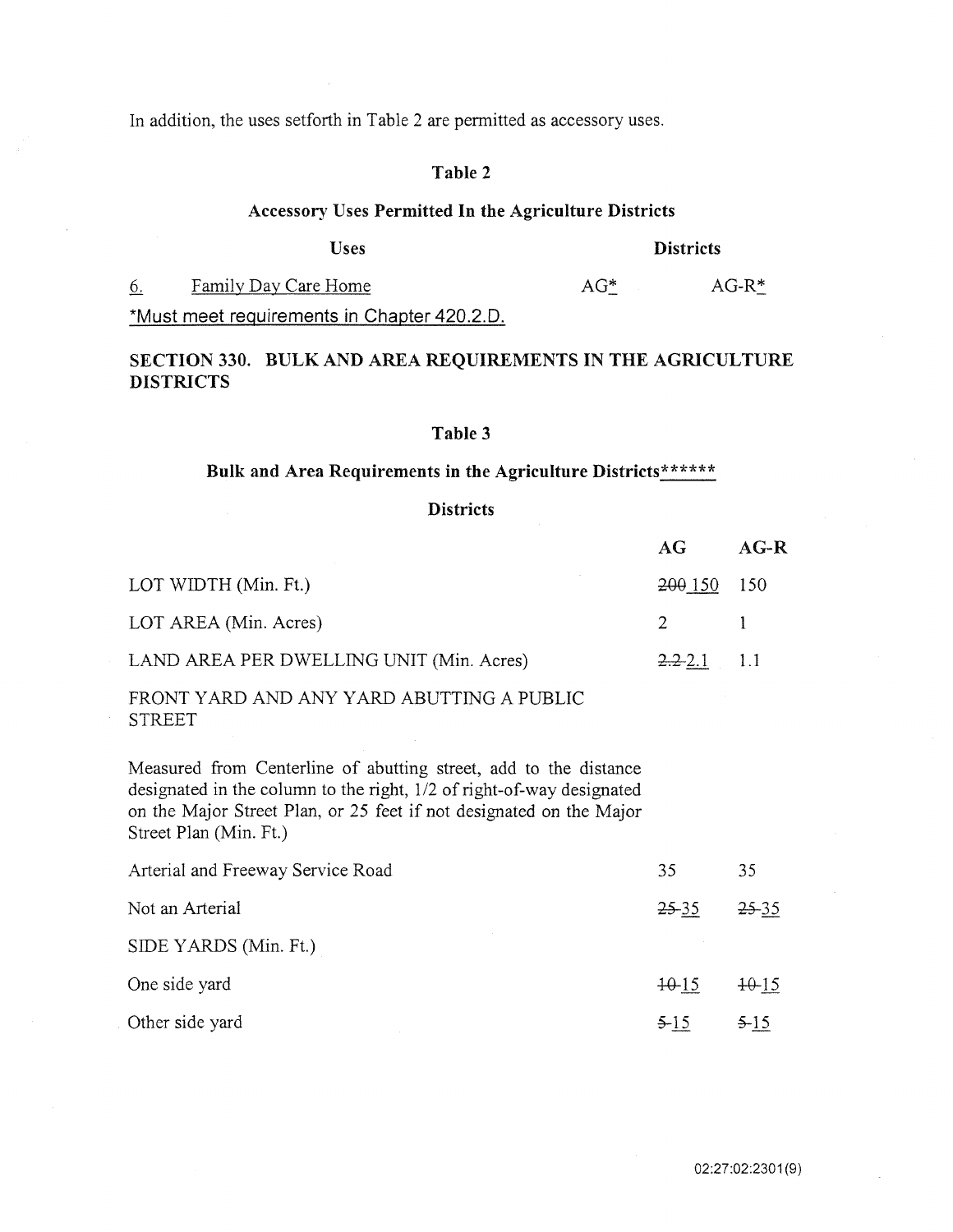# \*\*\*\*\*\*If more than one dwelling unit is allowed on a single lot, the dwellings shall be separated by a distance of 30' or more.

# Table 3

# Bulk and Area Requirements in the Agriculture Districts

# **Districts**

|                                           | AG               | AG-R  |
|-------------------------------------------|------------------|-------|
| BUILDING HEIGHT (Max. Ft.)*               | <del>NA 35</del> | 2635  |
| *Farm building for Agricultural purposes. | *NA              | $*NA$ |

# SECTION 420. ACCESSORY USES IN RESIDENTIAL DISTRICTS

# 420.1 Accessory Uses Permitted

Accessory uses customarily incident to a principal use permitted in a Residential District are permitted in such district; however, the keeping or raising of wild or exotic animals as defined in Chapter 18 of this Code shall not be permitted as an accessory use.

In addition, the following uses set forth in Table 2, are permitted as accessory uses.

# Table 2

# Accessory Uses Permitted in Residential Districts

Uses Districts

8. Family Day Care Home All R Districts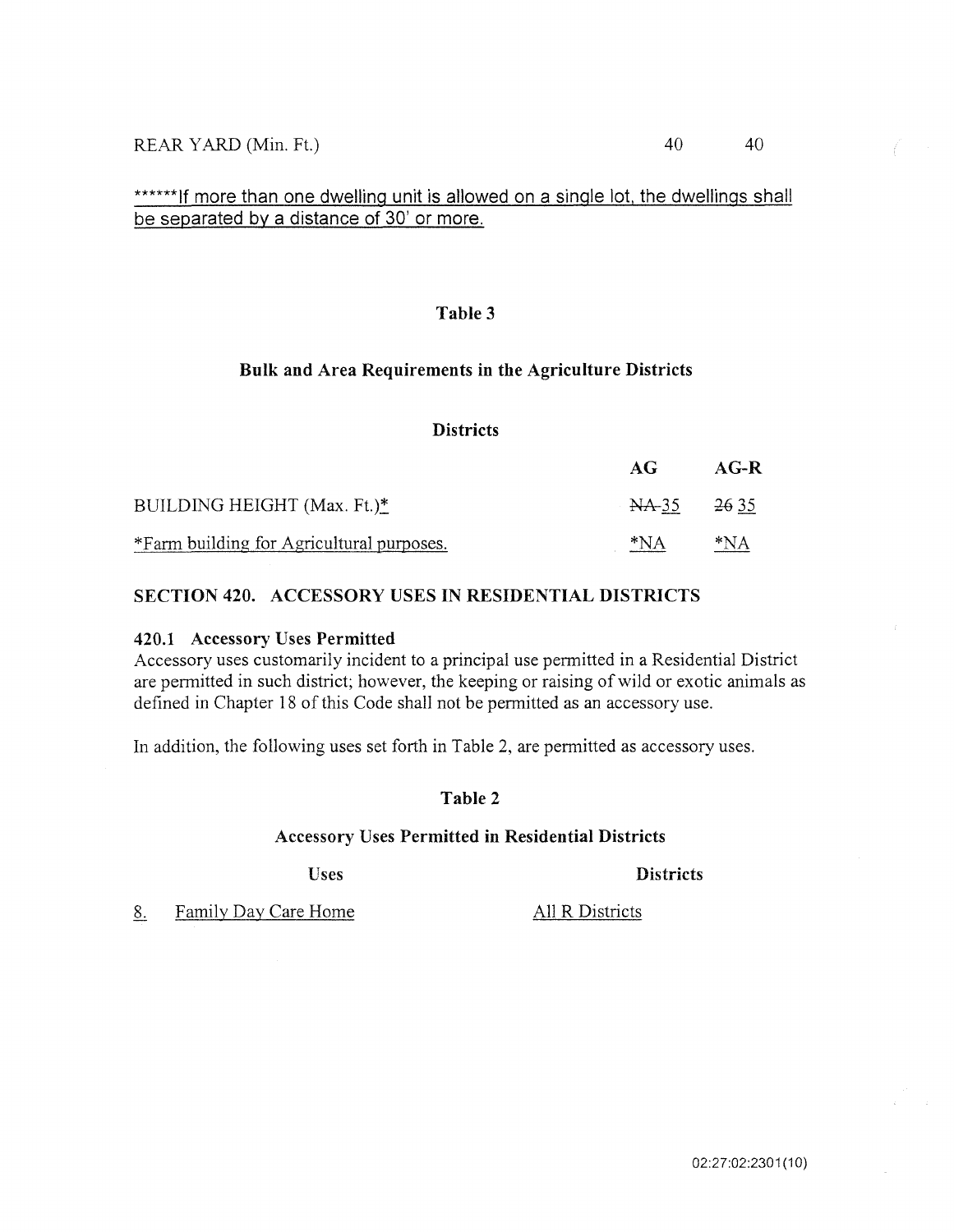# **420.2** Accessory **Use Conditions**

The restrictions established by this section may be modified by Board of Adjustment special exception approvals and such additional safeguards and conditions as may be imposed by the Board of Adjustment.

# **D. Family Day Care Homes**

- a. Must be licensed by the State of Oklahoma Department of Human Services.
- b. Must obtain a Zoning Clearance Permit from the Building Inspector if established after the effective date of this amendment.
- c. A maximum of seven children, including those pre-school children under five years of age who reside in the residence, may be cared for in the home.
- d. No person shall be employed other than a member of the immediate family residing on the premises or a substitute caregiver as required by the standards for Family Day Care Homes adopted by the Oklahoma Department of Human Services.
- e. No signs advertising the Family Day Care Home shall be permitted on the lot.
- f. No exterior alterations of the dwelling or any customary accessory structure shall be made which would detract from the residential character of the structures.
- &. No family day care home may be located on a lot within 300 feet of another lot containing a Family Day Care Home if any boundary of said lots abut the same street. "Street" as used herein shall mean any named or numbered street along its full length, irrespective of any intervening street.
- h. State licensed Family Day Care Homes in existence on the effective date of this amendment, but which would be prohibited by the spacing requirements herein, may continue as otherwise regulated herein.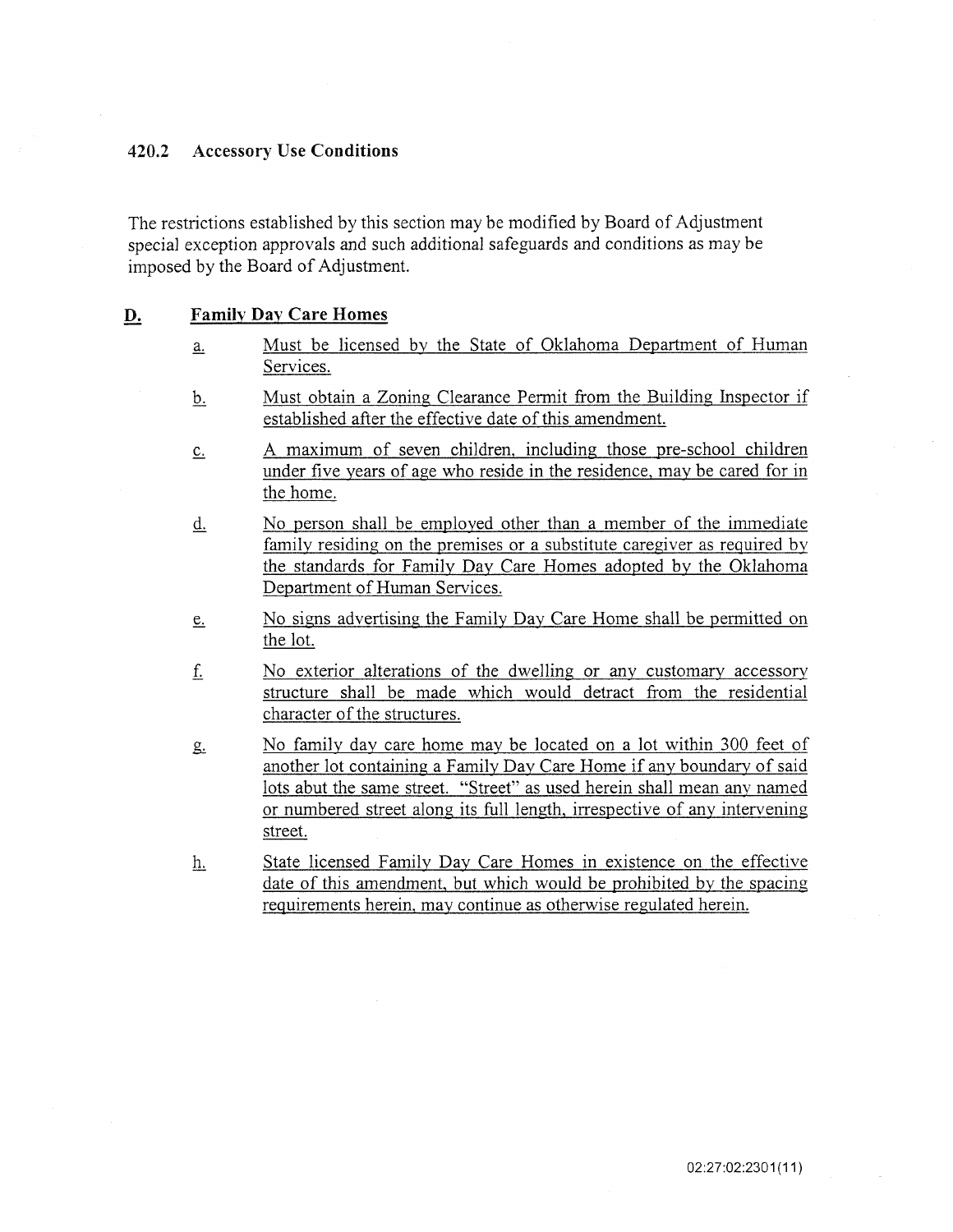# SECTION 430. BULK AND AREA REQUIREMENTS IN RESIDENTIAL DISTRICTS

# 430.1 Bulk and Area Requirements in the RE, RS, RD, and RM Districts

# Table 3

# **Bulk** and Area Requirements in theRE, RS, **RD** & RM Districts

# **Districts**

|                                                                                 | RE. | RS. | RD. | $RM-T$ $RM-0$ | <b>RM-1 RM-2</b> |  |
|---------------------------------------------------------------------------------|-----|-----|-----|---------------|------------------|--|
| STRUCTURE HEIGHT(Max. 26-35 26-35 26-35 26-35 26-35* 26-35* 26-35*<br>$F_{t}$ ) |     |     |     |               |                  |  |

\* All multifamily dwellings and their accessory building, except garages, shall be set back at least 25 feet from any RE or RS district. A single-story limitation shall apply to multifamily dwellings which are within 50 feet of an RE or RS district. All three-story or greater multifamily dwellings shall be at least 75 feet from an RE or RS district.

# SECTION 440. SPECIAL EXCEPTION USES IN RESIDENTIAL DISTRICTS, REQUIREMENTS

The Special Exception Uses, permitted in the Residential Districts, as designated in Table 1, are subject to the minimum requirements set out below and such additional safeguards and conditions as may be imposed by the Board of Adjustment.

- A. The accessory use provisions of the Residential Districts pertaining to signs are applicable to accessory signs for principal uses permitted by special exception.
- B. Home Occupations:
	- 1. The home occupation shall be engaged in only by the family or person occupying the dwelling as a private residence. No person shall be employed in the home occupation other than a member of the immediate family residing on the premises.
	- 2. No signs, display or advertising on premises, visible from outside the lot, shall be permitted. Signs or displays, including signs exceeding two square feet on a vehicle, advertising the home occupation on the premises which are visible from outside the lot are prohibited.
	- 3. The home occupation shall be conducted entirely within an enclosed principal building or customary accessory building.
	- 4. No mechanical equipment shall be used which creates a noise, dust, odor or electrical disturbance.
	- 5. No exterior alterations of the structure shall be made which would detract from the residential character of the structure.
	- 6. Outside storage or display of materials or items associated with the home occupation is prohibited.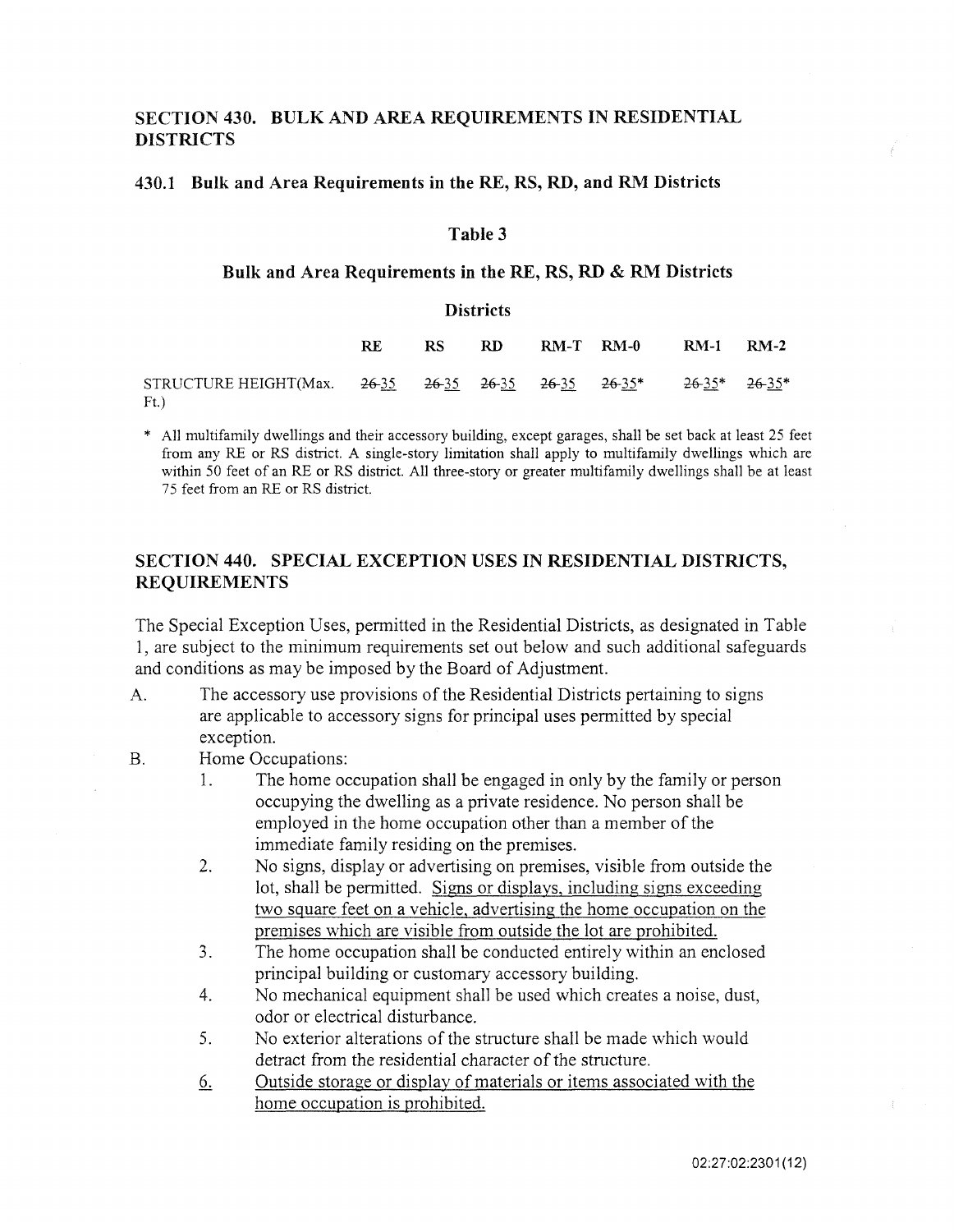- 1. A maximum of 500 square feet or floor area may be used in the home occupation.
- 8. Vehicles used in conjunction with the home occupation shall be parked off the street, on an all weather surface, on the lot containing the home occupation and shall be of a type customarily found in a residential district.

# SECTION 1202. USE UNIT 2. AREA-WIDE SPECIAL EXCEPTION USES

# 1202.3 Use Conditions:

A. May continue for a period not to exceed 30 days per each application for special exception approved by the Board of Adjustment. The Board of Adjustment shall impose appropriate time limitations on temporary open-air activities, except construction facilities, to insure that the use is not injurious and is temporary in nature.

# CHAPTER 18 DEFINITIONS

Family Day Care Home: A dwelling used to house and provide supervision and care for five seven children, said total to include those preschool children under five years of age who reside in the residence.

Height, Building: The vertical distance measured from the average ground elevation to the top of the highest top plate. The vertical distance measured from the average ground elevation at the building wall to the highest horizontal point of the structure, provided that Height Exceptions listed under Section 220. shall apply.

Mr. Stump stated that there should be a footnote referencing the conditions for family daycare homes as it is noted in Chapter 420.2.0.

# APPENDIX B TULSA COUNTY ZONING CODE INDEX OF LAND USES Land Use (A)

Adult Day Care

There were no interested parties wishing to speak.

Use Unit

5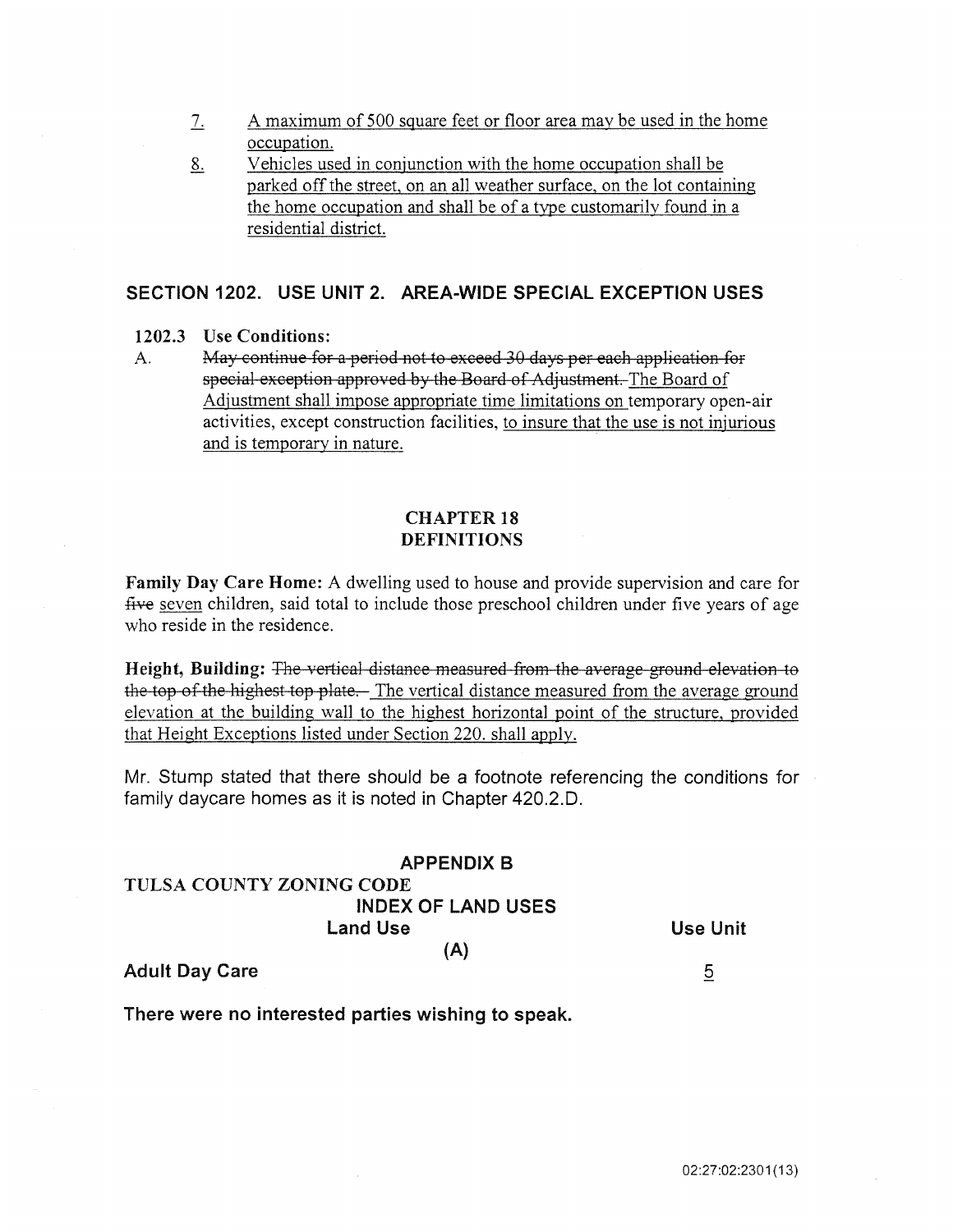# TMAPC Action; 8 members present:

On MOTION of HORNER, TMAPC voted 8-0-0 (Bayles, Carnes, Dick, Harmon, Horner, Jackson, Pace, Westervelt "aye"; no "nays"; none "abstaining"; Hill, Ledford, Midget "absent") to recommend APPROVAL of the proposed amendments to the Tulsa County Zoning Code Text, subject to there being a footnote added to Chapter 3 for Family Daycare Homes stating the requirements it must meet, listed in Chapter 420.2.0. as recommended by staff.

\* \* \* \* \* \* \* \* \* \* \* \*

# ZONING PUBLIC HEARING

# APPLICATION NO.: PUD-628-3/Z-6467-SP-4-c

Applicant: Mir M. Khezri

MINOR AMENDMENT

(PD-18) (CD-8)

Location: 9311 South Mingo Road

# Staff Recommendation:

The applicant is requesting a minor amendment to the ground sign standards for PUD-628. The existing standards allow one ground sign not exceeding 12 feet in height and 32 square feet in display surface area per lot. The applicant is requesting a 14-foot high sign with 46 square feet of display surface area.

Two previous requests for amendments to the ground sign standards have been denied by the Planning Commission on this same lot. On December 6, 2000, the Planning Commission denied a request for a 25-foot high sign with 176 square feet of display surface area and on February 7, 2001, the Planning Commission denied a request to permit a ground sign with a maximum display surface area of 64 square feet.

The sign standards for PUD-628 are as follows:

- 1. One ground sign not exceeding 12 feet in height and 32 square feet in display surface area shall be permitted on each lot.
- 2. Wall signs shall be permitted not to exceed 1.5 square feet of display surface area per lineal foot of building wall to which attached. The length of a wall sign shall not exceed 75% of the frontage of the building.

The lots abutting South Mingo Road have been approved for office uses and the existing sign standards are appropriate for the permitted uses in this PUD. Staff recommends **DENIAL** of the requested amendment.

# Applicant's Comments:

Mir M. Khezri, 1801 North Willow Avenue, Broken Arrow, Oklahoma 74102, representing Dr. Fisher, stated that his client is only asking for 14 SF more than what the Zoning Code allows. He explained that the proposed sign would have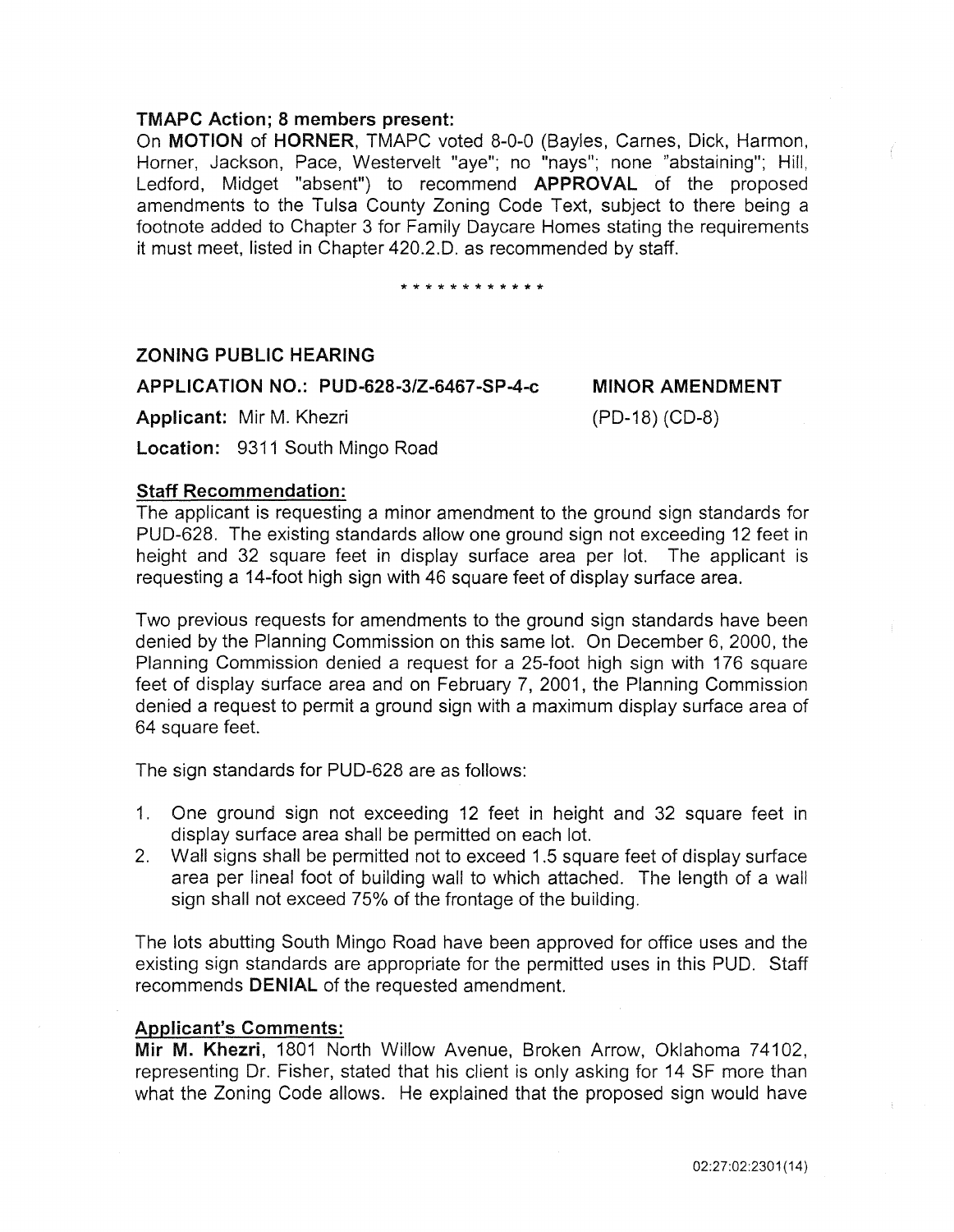an electronic displaying system. He stated that in order to accommodate the proposed sign, his client, in good faith, removed a 64 SF display surface area and 25-foot high sign that was previously on the property. The previous sign was located in the corner of the subject property.

Mr. Khezri stated that his client needs a sign to display some of the services he provides in a marquee-type sign or electronic display area. He explained the subject property is next to Highway 169 and there are billboards all along the corridor that are 600 SF. His client is only asking for an increase of 14 SF display surface area. He stated that he could modify the sign *to* 12 feet in height.

# **Applicant's Comments:**

Mr. Harmon asked Mr. Khezri if he would accept the 12 feet in height if he could have the 46 SF display surface area. In response, Mr. Khezri answered affirmatively.

# **There were no interested parties wishing to speak.**

# **TMAPC Comments:**

Mr. Harmon stated that he could support the sign being lowered to 12 feet.

Mr. Horner stated that there has been many years spent creating the sign language, regarding what could and could not be done. Mr. Horner asked staff if the 32 SF of display surface area is the maximum allowed. In response, Mr. Stump stated that currently the PUD standards have a maximum of 12 feet in height and 32 SF of display surface area for the signage. Mr. Stump further stated that this is the case for each one of the lots (six lots) in this PUD. Mr. Stump explained that the subject PUD is allowed more signage than many of the office developments are allowed because wall and ground signs are allowed. Mr. Stump stated that because the subject area is zoned corridor it allowed more signage. Mr. Stump explained that staff's major concern is that this is an officetype use and there is an effort to keep signage in offices down to basically identifying the office, rather than advertising products that they have in the office because most offices do not sell products. Mr. Stump stated that staff has some concerns that if this applicant is allowed 40% more square footage than any other lot in the subject area, then all of the owners would want more signage. Mr. Stump commented that the signage allowed is in keeping what is typically allowed in offices and in addition this subject PUD is allowed wall signage.

Mr. Horner stated that if this application was approved then it would allow the applicant an additional 51% of signage. Mr. Khezri stated that his client removed the existing sign that was grandfathered in. Mr. Khezri further stated that his client is dropping 50 SF of display surface area that existed. In response, Mr. Stump stated that the original sign was for T-Town Golf Center and it was the only sign for an area larger than this six-lot area. Mr. Stump commented that it is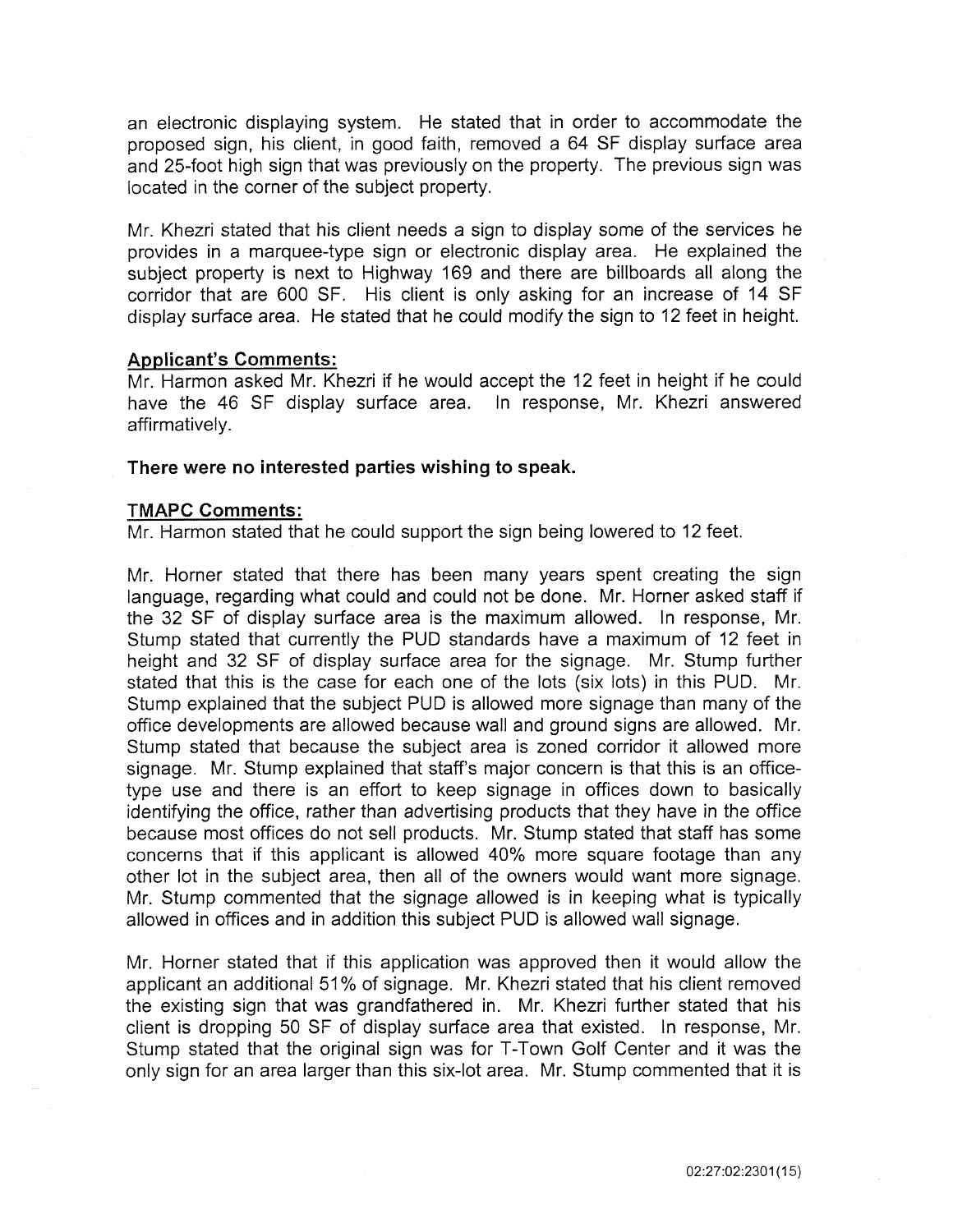debatable if whether the applicant was allowed to use the existing sign under the PUD conditions, but it is gone now and it no longer matters.

Mr. Jackson stated that when the subject property was T-Town Golf Center, it was only one lot and the existing sign was for that use.

Ms. Pace asked staff if the applicant was approved for the requested sign, that would mean that each of the six lots would be allowed the same signage. In response, Mr. Stump stated that the other lots are granted the PUD standard of 32 SF display surface area and 12 feet in height, and if this application was approved, they may request more and it would be difficult to deny if this application is approved today. Mr. Westervelt stated that if all six owners requested the increased signage it would increase it over 200%.

Mr. Harmon stated that his earlier thoughts were in error and he could not support this application.

Mr. Westervelt stated that he could not support his application, because then there would be five other lot owners in for signage increase, which could result in a 200% increase.

# TMAPC Action; 8 members present:

On MOTION of CARNES, TMAPC voted 8-0-0 (Bayles, Carnes, Dick, Harmon, Horner, Jackson, Pace, Westervelt "aye"; no "nays"; none "abstaining"; Hill, Ledford, Midget "absent") to DENY the minor amendment for PUD-628-3/Z-6467- SP-4-c as recommended by staff.

### \* \* \* \* \* \* \* \* \* \* \* \*

# APPLICATION NO.: PUD-643-1

MINOR AMENDMENT

Applicant: Wayne Alberty

(PD-18) (CD-7)

Location: East 74<sup>th</sup> Court and South Memorial Drive

# Staff Recommendation:

The applicant is requesting a minor amendment of the minimum building setback standard of 43 feet from the south boundary to 30 feet on Lots 1-6, Block 1, and of 43 feet from the east boundary to 33 feet on Lot 6, Block 5.

PUD-643 has been approved for a maximum of 80 one-story townhouse dwelling units on 11.8 net acres. This minor amendment request is for Building 1 located in the southwest corner of the PUD and Building 5 located in the southeast corner (see enclosed proposed site plan dated 11/20/2001). Building 1 would have minimum building setback of 30 feet from the south boundary of the PUD and Building 5 would have a minimum building setback of 33 feet from the east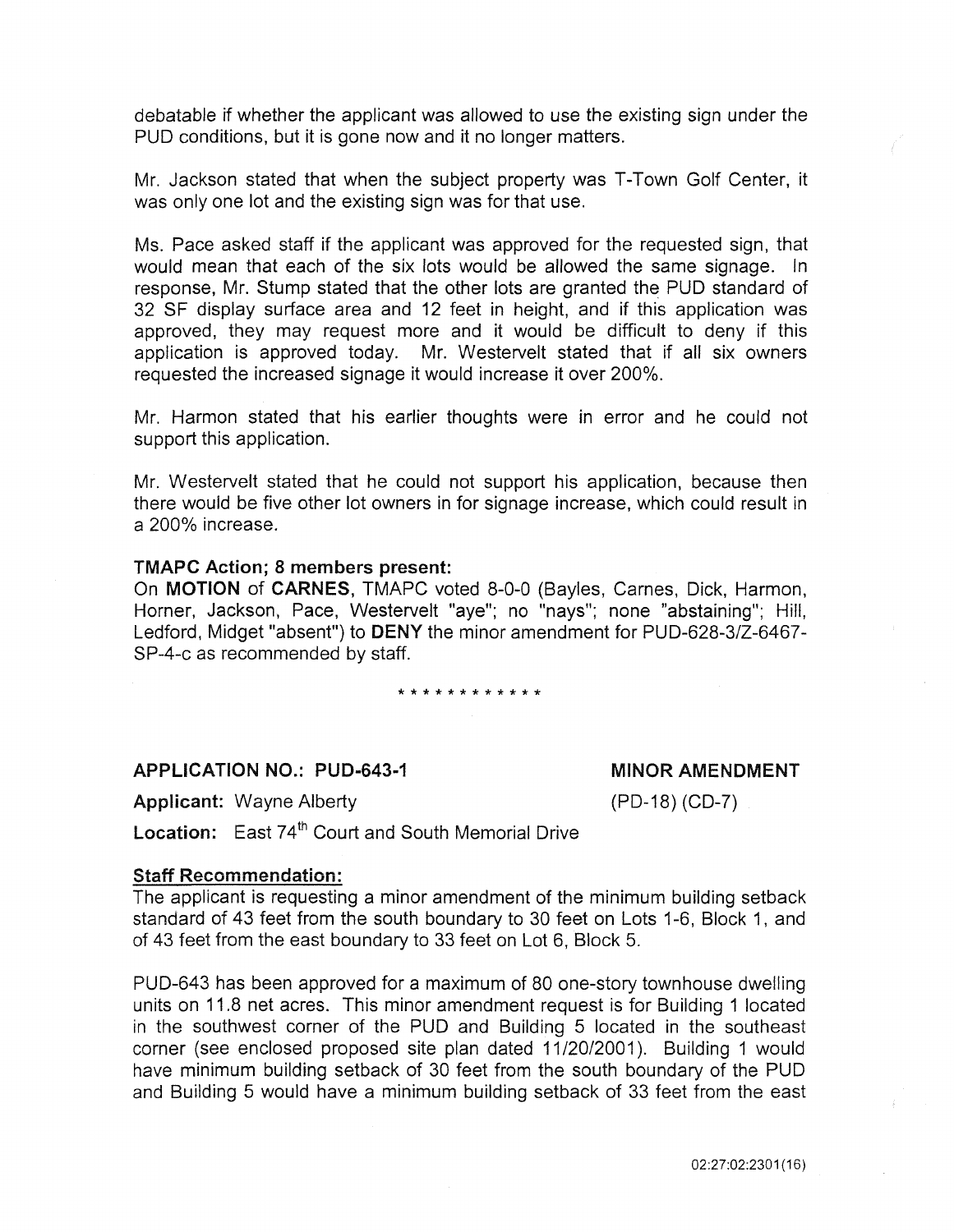boundary of the PUD. All other standards would remain the same. The existing standards permit a maximum building height of one story not to exceed 35 feet.

The request is minor in nature and as modified by staff would be compatible with existing and proposed development. Therefore, staff recommends APPROVAL of the minor amendment with the condition that the maximum building height for Lots 1-6, Block 1 and Lot 6, Block 5, French Creek Patio Homes be one story not to exceed 25 feet in height.

Mr. Harmon acknowledged a letter received opposing the minor amendment (Exhibit B-1) from Wayne Kincaid.

# The applicant indicated his agreement with staff's recommendation.

# Interested Parties Comments:

C.A. and Irene Zaferes, 8319 East 75<sup>th</sup> Street, Tulsa, Oklahoma 74133, stated that the developer, Tully Dunlap, has not kept his promises and is not a good neighbor. He indicated that the developer tore down neighborhood fences and replaced them with a new fence, but left gaps between the neighbors' and the developer's fences. He stated that the developer put the good side of the fence facing his own property and the neighbors have to look at an ugly fence. The developer destroyed shrubbery and never replaced it as promised.

Mr. Zaferes requested the Planning Commission to deny anything requested by Mr. Dunlap until he corrects the fences and landscaping he destroyed.

Ms. Zaferes described their backyard as looking at a war zone. She concurred her brother's previous comments.

# TMAPC Comments:

Mr. Harmon asked Mr. Zaferes if the developer actually destroyed fences and shrubbery that was on private property. In response, Mr. Zaferes stated that Mr. Dunlap claimed the fences and shrubbery were on the easement, but it was actually on private property. Mr. Zaferes requested Mr. Dunlap to put the fence back and correct the gaps, but the developer has refused. Mr. Zaferes stated that he gave Mr. Dunlap permission to come onto his property because he was told it was an easement to a sewer pipe. Mr. Zaferes further stated that he gave the permission with the understanding that the property would be restored as it was, but the developer never kept his promise.

Mr. Westervelt informed Mr. Zaferes that the TMAPC deals with land use only. Mr. Westervelt stated that he does not believe the City is responsible for rebuilding fences that are located on their easements for utilities.

Mr. Romig stated that the City is not liable, but the developer may be responsible for replacing the fence and shrubbery.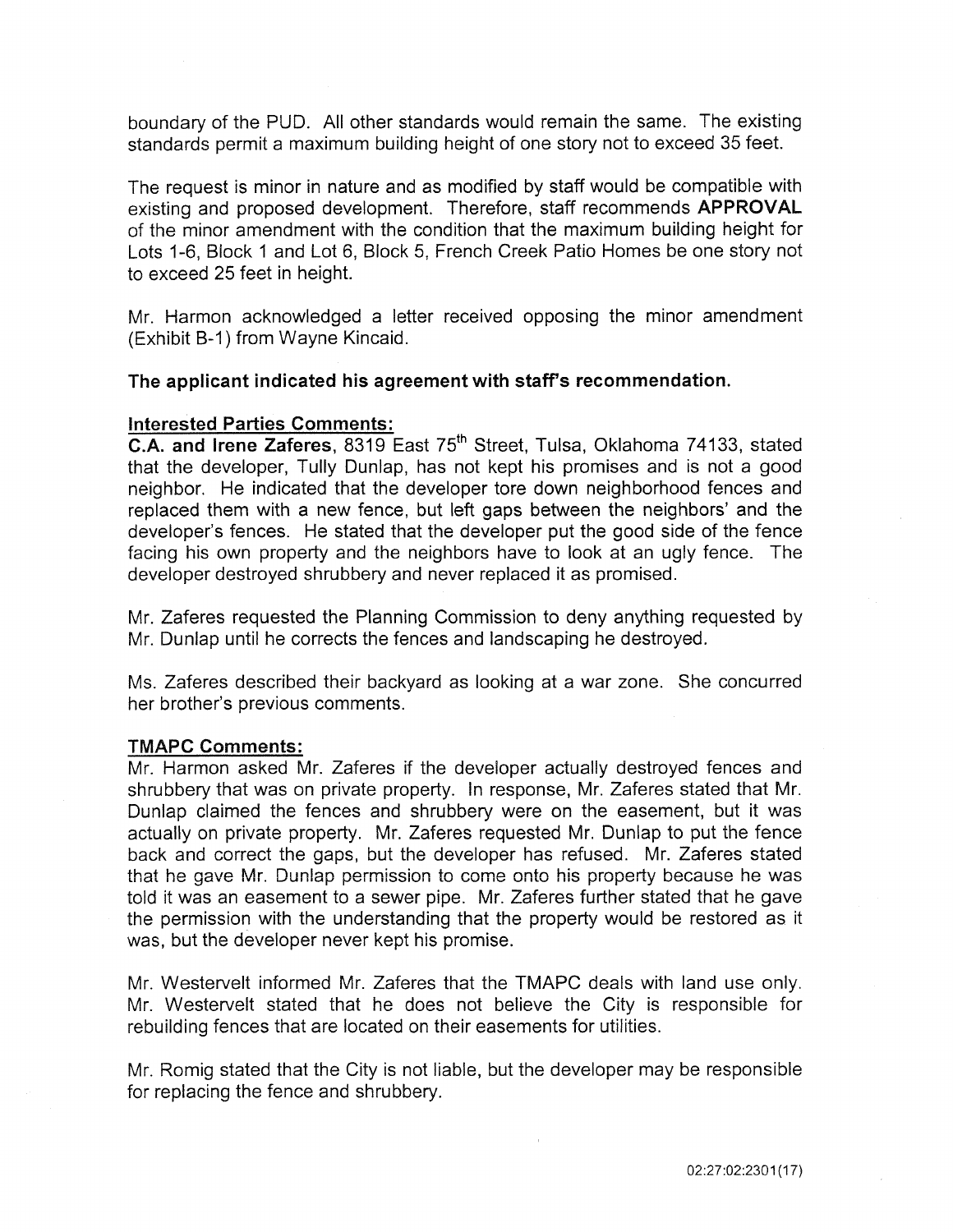Mr. Jackson informed Mr. Zaferes that he needed to consult with his own legal counsel to see if the developer is responsible for replacing the fence and shrubs. In response, Mr. Zaferes stated that the Planning Commissioners are elected to protect the City and letting the project be developed is a dereliction of duty because it is overcrowding an already-crowded area.

Ms. Pace informed Mr. Zaferes that the Planning Commissioners are not elected officials, but the City Council is elected and it would a more appropriate area for this type of dialogue. Mr. Zaferes stated that he thought he was attending the City Council meeting. Ms. Pace suggested Mr. Zaferes contact his City Councilman. Mr. Zaferes stated that he has called numerous times and he never returns his calls.

Mr. Stump explained to the interested parties that the request would not affect the area where they live because the buildings would remain set back 43 feet.

# TMAPC Action; 8 members present:

On MOTION of HORNER, TMAPC voted 8-0-0 (Bayles, Carnes, Dick, Harmon, Horner, Jackson, Pace, Westervelt "aye"; no "nays"; none "abstaining"; Hill, Ledford, Midget "absent") to APPROVE the minor amendment for PUD-643-1, subject to condition as recommended by staff.

\* \* \* \* \* \* \* \* \* \* \* \*

# OTHER BUSINESS:

APPLICATION NO.: PUD-643

# DETAIL SITE PLAN

(PD-18) (CD-7)

Applicant: Wayne Alberty

**Location:** Memorial Drive South to East  $74<sup>th</sup>$  Court South, and from East  $74<sup>th</sup>$ Place South

# Staff Recommendation:

The applicant is requesting approval of detail site plans for the gated entries. The plans have been approved and signed by Traffic Engineering and the Tulsa Fire Department/Fire Marshal as required by item #8 of PUD-643 Development Standards.

Staff recommends APPROVAL with the condition that copies of the signed plans be submitted and filed with TMAPC/Land Development Services and the Department of Public Works.

The applicant indicated his agreement with staff's recommendation.

There were no interested parties wishing to speak.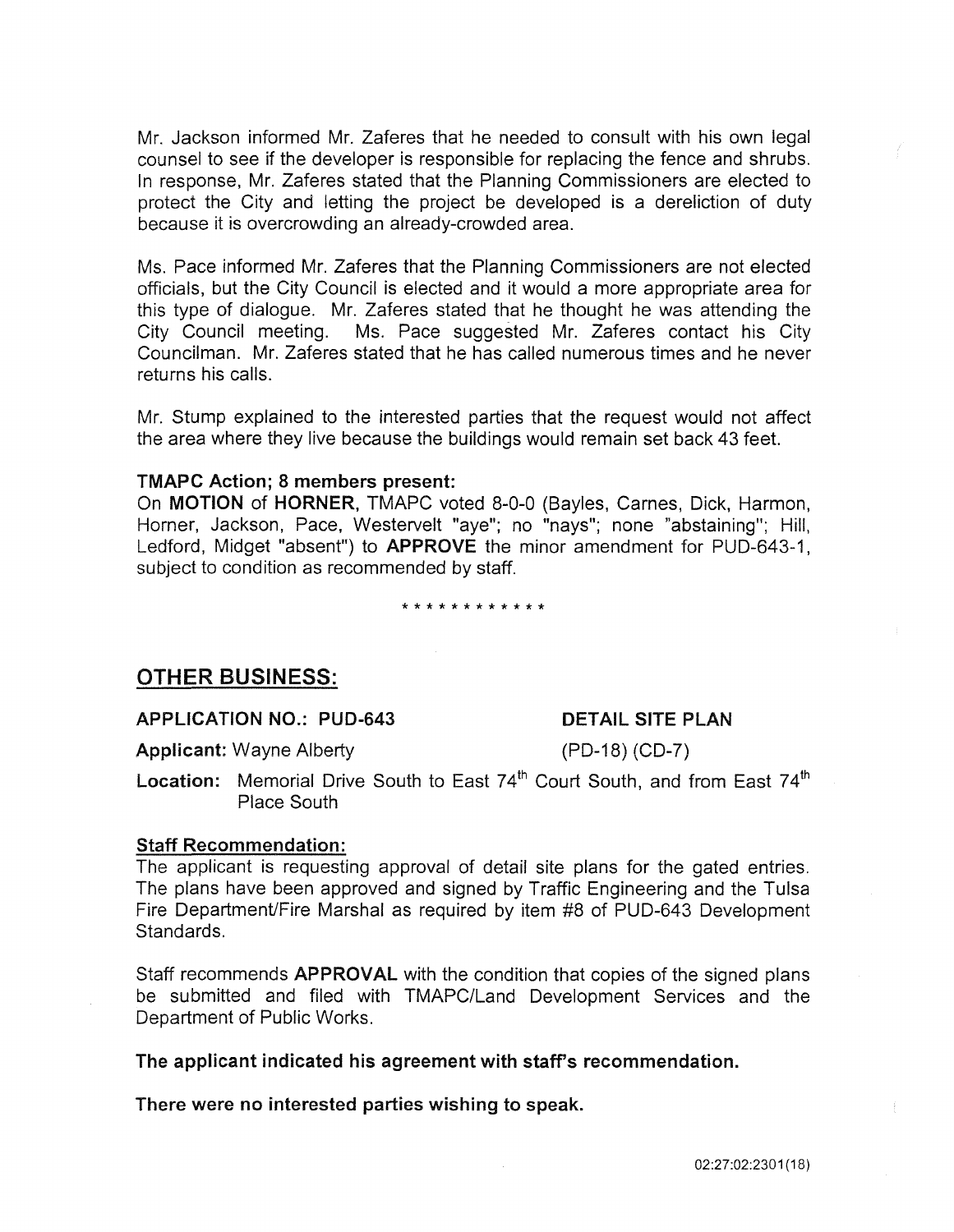# TMAPC Action; 8 members present:

On MOTION of HORNER, TMAPC voted 8-0-0 (Bayles, Carnes, Dick, Harmon, Horner, Jackson, Pace, Westervelt "aye"; no "nays"; none "abstaining"; Hill, Ledford, Midget "absent") to APPROVE the detail site plan, subject to conditions as recommended by staff.

# \* \* \* \* \* \* \* \* \* \* \* \*

# Proposed Downtown Tulsa Park - Master Plan to find in conformance with the Comprehensive Plan

# TMAPC Comments:

Mr. Carnes stated that today during the worksession, staff explained that the proposal was in accordance with the Comprehensive Plan.

Mr. Harmon stated that he believes this is a good project.

# TMAPC Action; 8 members present:

On MOTION of CARNES, TMAPC voted 8-0-0 (Bayles, Carnes, Dick, Harmon, Horner, Jackson, Pace, Westervelt "aye"; no "nays"; none "abstaining"; Hill, Ledford, Midget "absent") to FIND the proposed Downtown Tulsa Park Master Plan to be in accordance with the Comprehensive Plan.

\* \* \* \* \* \* \* \* \* \* \* \*

# TMAPC Comments:

Mr. Harmon stated that he needs to assume the Chair for a housekeeping item. Mr. Harmon announced that he received letters of resignation from two Officer positions. Joe Westervelt is resigning as the 1<sup>st</sup> Vice Chair and Brandon Jackson is resigning as  $2<sup>nd</sup>$  Vice Chair. Mr. Harmon acknowledged their resignations.

Mr. Harmon stated that using his power of appointment, he would like to appoint new officers to fill these positions as follows: Brandon Jackson, 1<sup>st</sup> Vice Chair and Joe Westervelt as 2<sup>nd</sup> Vice Chair.

# \* \* \* \* \* \* \* \* \* \* \*

# Commissioners' Comments:

Mr. Westervelt informed the Planning Commission that Dwain Midget lost his brother recently and requested members to send a card or note to Mr. Midget.

\* \* \* \* \* \* \* \* \* \* \* \*